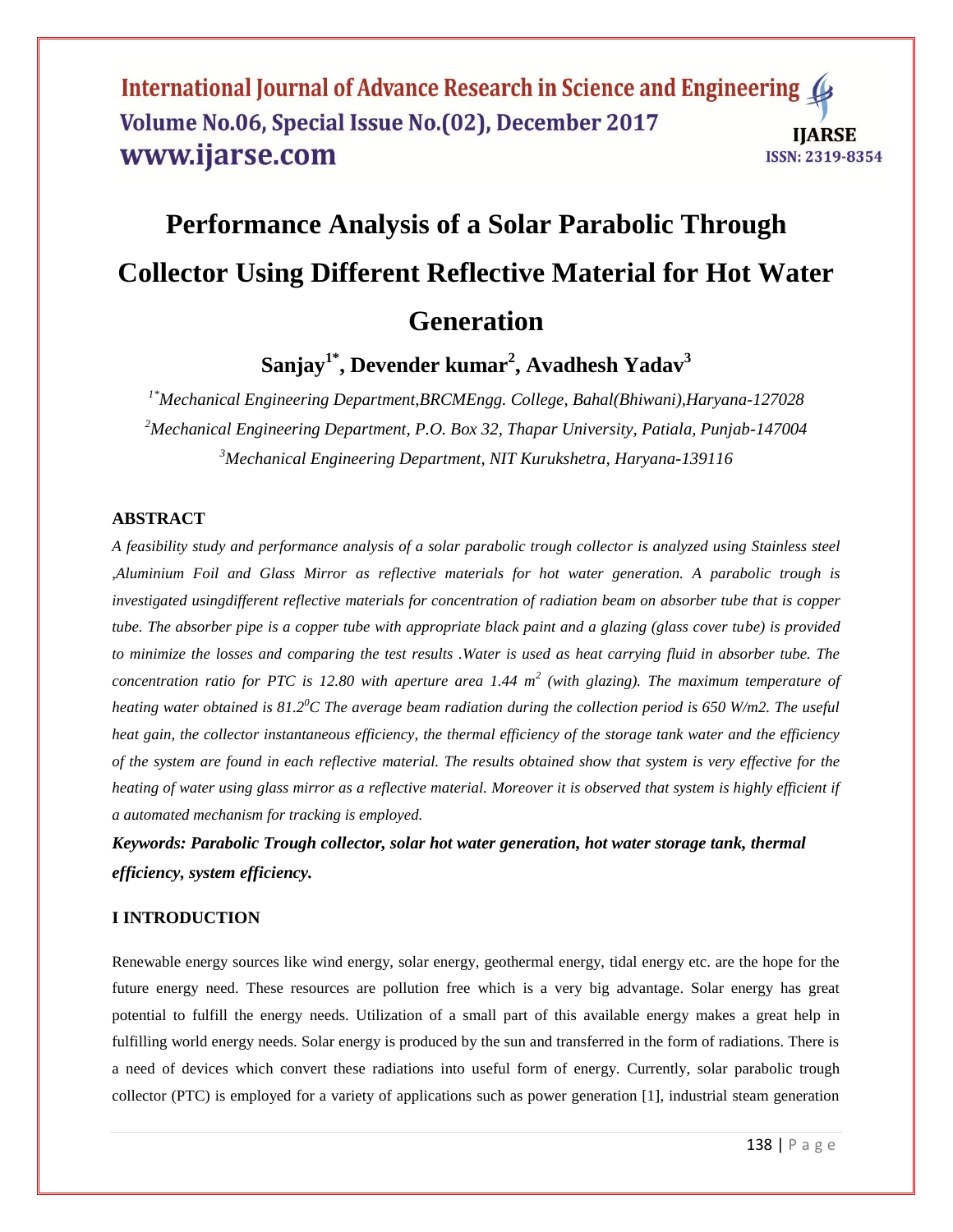[2], and hot water production [3]. Solar thermal power plants based on PTC are presently the most successful solar technologies for electricity generation, as showed by the Solar Electric Generation Systems (SEGS) plant at KramerJunction in California, USA [4]. A feasibility study for the use of PTC in a hotel for hot water production was reported by Kalogirou and Lloyd[5]. It was shown that PTC could be more cost effective than the conventional flat plate collectors. Design and simulation analysis of a PTC hot water generation system has been done by ValanArasu and Sornakumar [6]. The simulation analysis shows good agreement with the test results reported by ValanArasu.A theoretical and experimental analysis of parabolic trough collector is done by ValanArasu and Sornakumar for hot water generation[7]. The most important advantage of PTC as compared with the other two types of collectors is its ability to function at high temperatures with high efficiency. For example, at a temperature of 100 °C, PTCs works at an efficiency of about 62%, CPCs at about 32% and the FPC at about 10%[8]. In recent days, PTC has been used many applications such as sea water desalination [9, 10], solar photocatalysis [11], solar detoxification of organic pollutants [12], *etc*.

The aim of this experimental work is to analyze the performance of a parabolic trough collector using different reflective material for hot water generation. For this reason, an experimental set up is designed and fabricated at NIT Kurukshetra, India. In the present work, a new parabolic trough collector system, which has been developed for hot water generation, is presented in fig. 1. The PTC system for hot water generation includes a PTC, a hot water storage tank (HWST), and a circulating pump of capacity25W. The parabola of the present collector with a rim angle of 90° is used. The solar receiver is made of a copper tube, a glass envelope and rubber cork seals at both ends of the glass envelope. The copper tube is coated with a heat resistant black paint and is surrounded by a concentric glass cover with an annular gap of 0.5 cm. The rubber corks are incorporated to achieve an air-tight enclosure. Water from the storage tank is pumped through the copper tube, where it is heated and then flows back into the storage tank. The PTC rotates around the horizontal north/south axis to track the Sun as it moves through the sky during the day. The axis of rotation is located at the focal axis. A manual tracking is employed by carefully observing the rotation of sun around the day in Kurukshetra. The specifications of the PTC system are detailed in table 1.

| <b>Ifems</b>            | <b>Value</b>         |
|-------------------------|----------------------|
| Collector aperture      | 1.2 <sub>m</sub>     |
| Collector length        | $1.2 \text{ m}$      |
| Rim angle               | $90^\circ$           |
| Focal distance          | 0.3 <sub>m</sub>     |
| Receiver diameter       | $0.34 \text{ m}$     |
| Glass envelope diameter | $0.44 \; \mathrm{m}$ |

|  |  |  | Table 1. Parabolic trough collector system specifications |
|--|--|--|-----------------------------------------------------------|
|  |  |  |                                                           |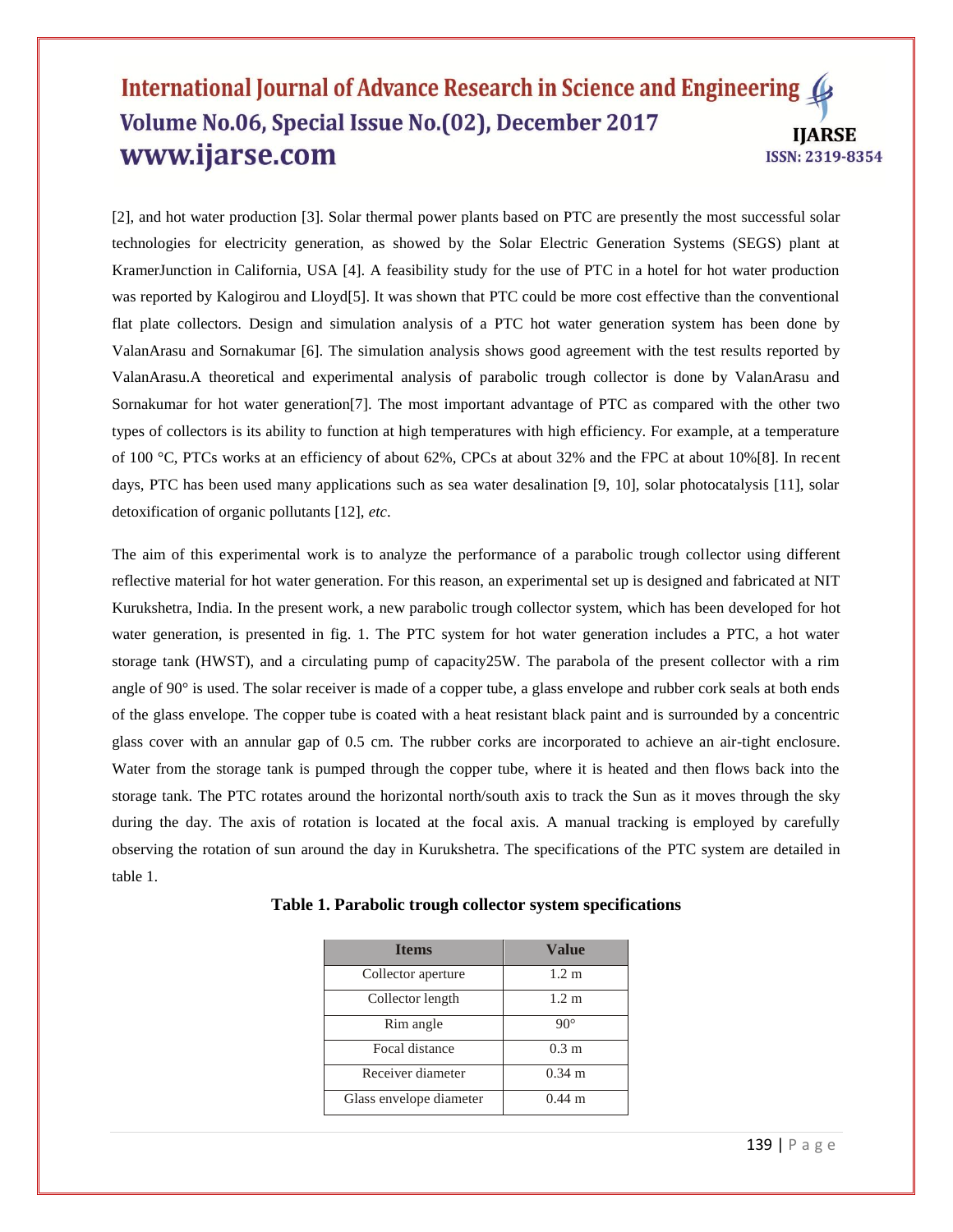| Concentration ratio      | 12.30                |
|--------------------------|----------------------|
| Water flow rate          | $0.09 \text{ kg/s}.$ |
| Storage tank capacity    | 15 litres            |
| Tank material            | Stainless steel      |
| Tank insulation material | Glass wool           |
| Insulation on pipes      | Soflon               |
| Water pump               | 25 W                 |

#### **A. Reflecting Materials:**

In present PTC, Glass mirrors as a reflective material are used for concentrating solar radiation. A Stainless steel sheet of dimensions (4ft x 5ft) is used to form the parabolic shape in prototype. The stainless steel sheet is used to provide the mechanical strength to the parabolic trough. Stainless steel with dimensions (4ft x 5ft) is fixed in such a way it form a shape of present parabola. A piece of cotton cloth is then pasted on the sheet over which the mirror stripes which are 25 in number with dimensions (2in x 4ft) are pasted over the cloth. The mirror stripes are pasted in such a way that they do not affect the curve of the parabola. The mirror stripes are used because they have a very high reflectivity of 93%.Prototype parabolic trough collector with Glass mirror as a reflector is shown in fig.1.

#### **B.Absorber Tube:**

A copper tube with the glass cover tube on it joined by the glass to metal seals on both sides of the copper tube is used as an absorber tube. The glass cover tube is used so as to reduce the conductive, convective, and radiative losses from the copper tube. The copper tube with length 1.5m and with inside and outside diameter of 31.5mm and 32.5 mm is used

#### **C.Insulation:**

The SOFLON insulation is used on the pipes so as to minimize all the heat losses during the transport of working fluid from inlet to the outlet which is from the storage tank. Also glass wool is used for insulating the storage tank.



*Figure 1:*Experimental set up (Parabolic trough collector)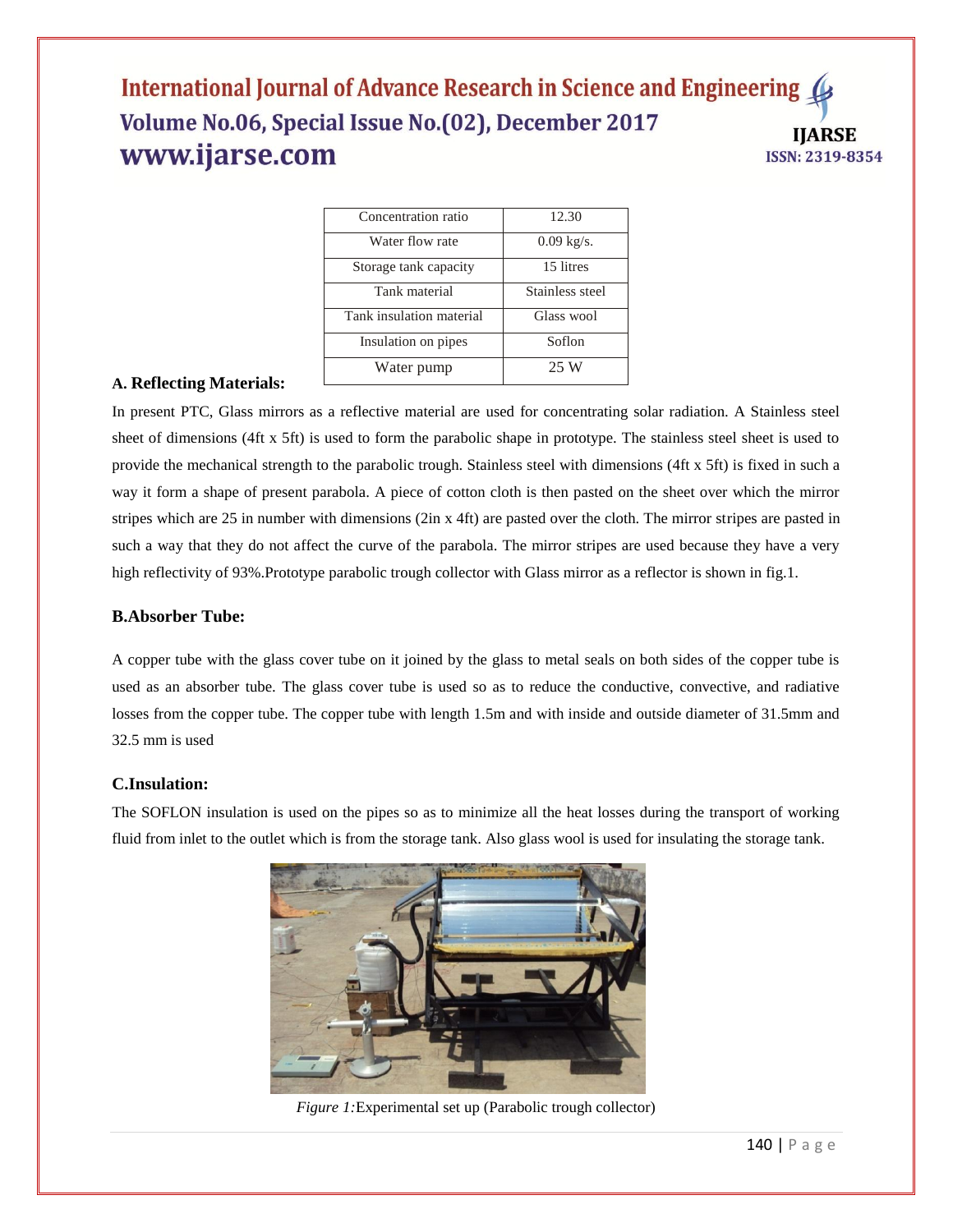# **III MEASURING DEVICES INSTRUMENTS**

Different measuring devices are used to evaluate the performance parameters of parabolic trough collector. Different parameters are measured in this experiment; in this includes:

- Ambient water Temperature
- Inlet and Outlet water Temperature
- Solar radiation intensity
- Water flow rate

RTD PT100 thermocouples are used to measure the temperatures at different points. The thermocouples are connected with a digital temperature indicator that gives the temperature with a resolution of  $0.10^{\circ}$ C. The solar radiation intensity is measured during the day using a Pyranometer which is supplied by CM11 Kipp and Zonen, Holland. The flow rate was measured at the beginning of experimental work. The experimental data are recorded at intervals of 1hour during the daytime. The experiments were carried out during some selected clear sky days from 1 April 2012 to 1 June 2012.

# **IV.PERFNCEORMA PROCEDURE OF PTC FOR HOT WATER GENERATION SYSTEM**

The following procedure was used to perform the experiments:

(1) The collector was exposed to the sun at least 30 min before the experiment.

(2) In each experiment, for 30 min duration, the water mass flow rate passing through the absorber was maintained constant.

(3) The collector was tracked with the sun manually by inspecting the reflecting rays falling on the absorber.

(4) After the preparation of the apparatus, the following readings were recorded:

- Mean water inlet temperature.
- Mean water outlet temperature.
- Total radiation falling on the collector surface.

- Mass of collected water.

#### **V. PERFORMANCE ANALYSIS OF PARABOLIC TROUGH COLLECTOR**

The performance of the new PTC hot water generation system is determined by obtaining values of collector instantaneous efficiency and the system efficiency for different combinations of incident radiation, ambient temperature and inlet water temperature(as shown in Fig.2). Absorber tube has a glass envelop around its periphery.. It is done to minimize the convective and radiative losses.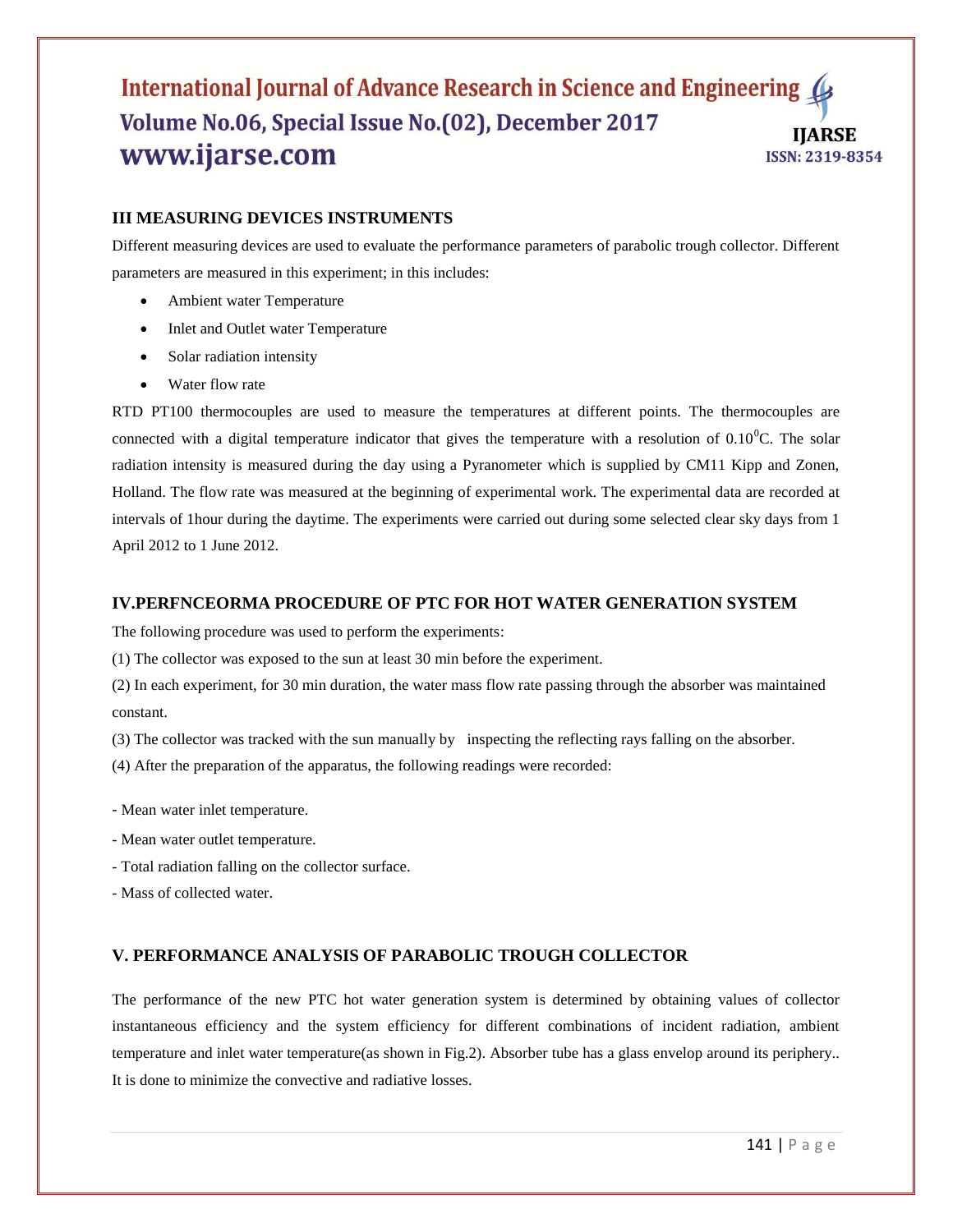The thermal efficiency η, of a concentrating collector operating under steady-state conditions can be described by [5,6]:

Efficiency  $\eta = \frac{m_w c_{pw} (T_{out} - T_{in})}{I_b \times A_a \times t}$ 

In the present work, the collector system is operated under closed loop mode. The rate of energy gained by the water in the storage tank for a time interval of 1 hour is given by:

$$
Q_u = \dot{m} C_p (T_o - T_i)
$$

The overall efficiency of the PTC hot water storage system is estimated by the following equation:





*Figure 2* Line Diagram of Parabolic trough collector with storage tank

#### **VI. EXPERIMENTAL RESULTS**

Following readings has been taken on month May,2012,days is normal at the morning and noon. The variation of collector water outlet temperature,  $T_{\text{fo}}$ , and beam radiation I with time on one day, for stainless steel as reflecting material is shown in figure 3 . Similarly the variation of temperature of water with beam radiation for Aluminium foil and Glass Mirror are shown in figure 4 and 5.The collector water temperature increases progressively with time, which varies from 8.00 am to 04.00 pm, Indian Standard Time (IST), as the water is recirculated through a hot water storage tank of capacity 15 liters. The mass flow rate of water through the collector is 0.0 9kgps. The storage tank water temperature increases steadily from an initial temperature of 25 °C at 8.00 h and touches a maximum value of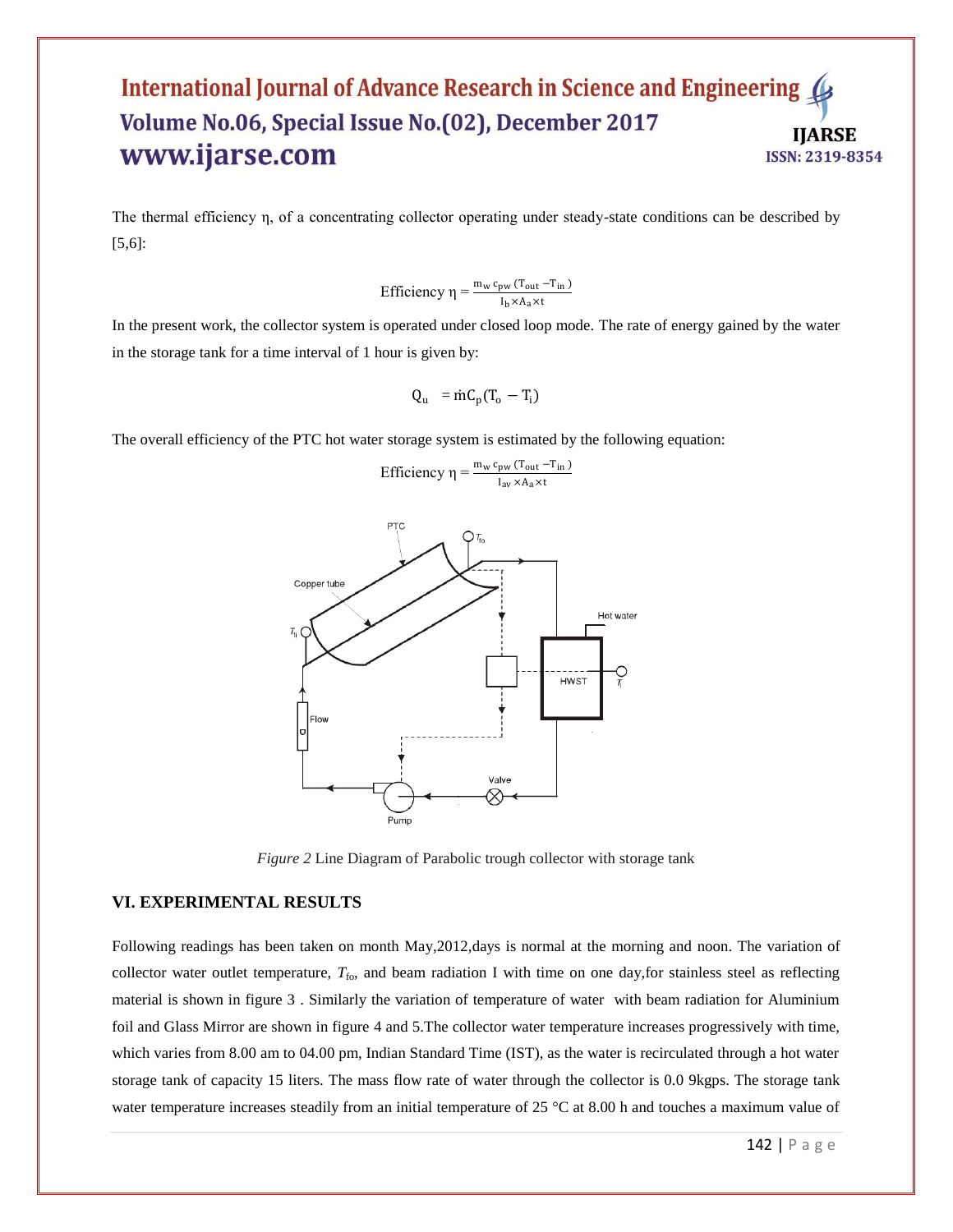$81.2^{\circ}$ C at 01.00 pm, as no energy is withdrawn from the storage tank during the collection period. At any instant, the collector water temperature is greater than the collector water temperature is greater than the storage tank water temperature. -TEMPERATURE - INTENSITY



**Figure3. Variation of collector water temperature, Tfo , and beam radiation I with time in Stainless Steel**





# **Figure4. Variation of collector water temperature, Tfo ,and beam radiation I with time in Aluminium Foil**

The variation of beam radiation, I, and useful heat gain, Qu, with time is shown in fig.6. It is seen that a fairly smooth variation of beam radiation with the maximum occurs around noon. The useful heat gain first increases, reaches a peak value around noon and then decreases. This is due to the fact that the useful heat gain is strongly influenced by the incident beam radiation and therefore follows its variation.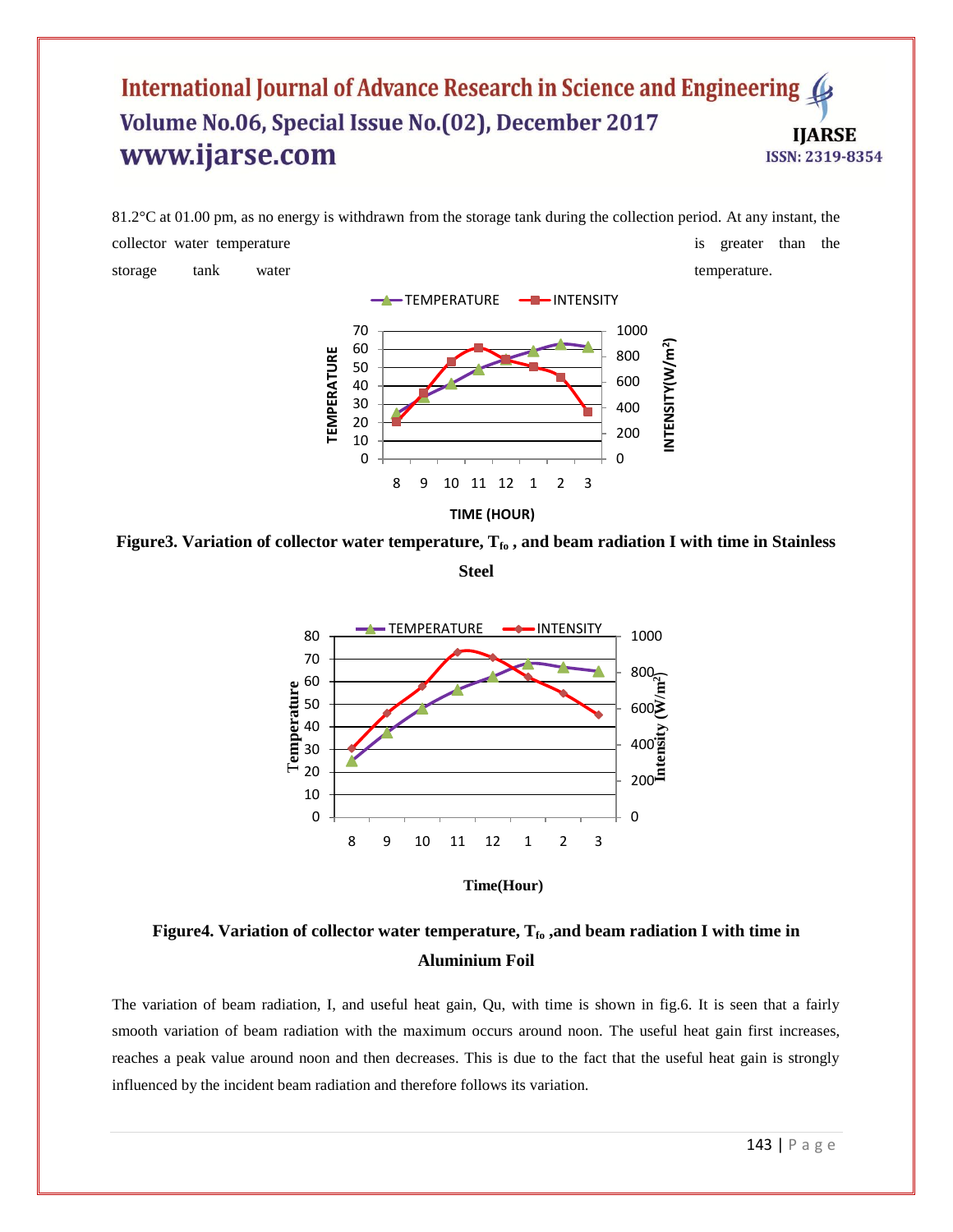

**Figure5. Variation of collector water temperature, Tfo ,and beam radiation I with time in Glass Mirror**



**Figure6: Variation, Useful heat gain, Qu, with Time**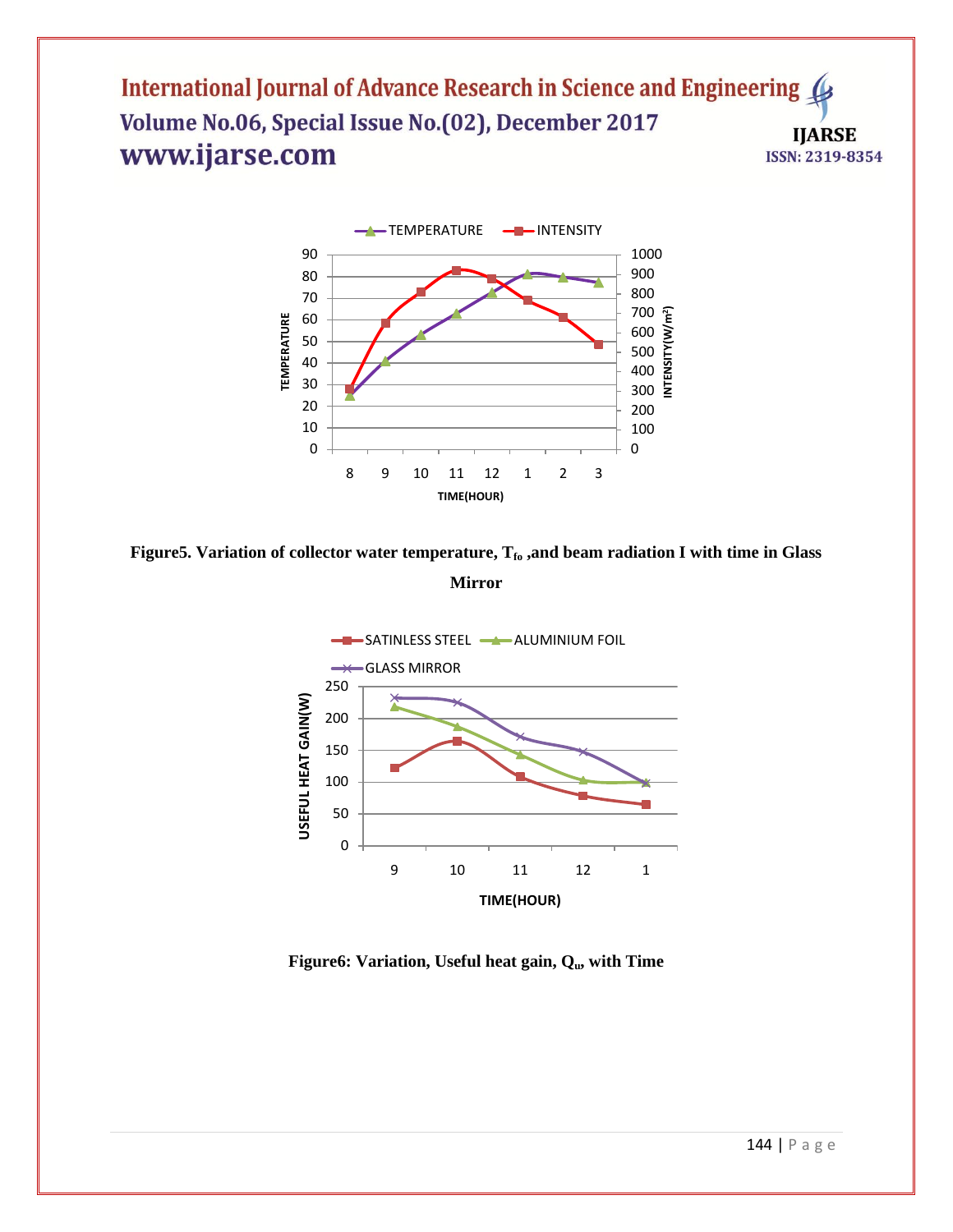

**Figure7. Variation of System Efficiency (HOUR) with Time**

The variation of hourly thermal efficiency of the PTC hot water storage system is plotted against time and intensity in fig. 7. The hourly system efficiency (thermal efficiency) decreases per hour as useful heat gain decreases continuously.

#### **VII.CONCLUSION**

In the present work, the performance of a new parabolic trough collector with hot water generation system is investigated through experiments over one full day in summer period. The system operates under closed loop mode by re circulating the water through a hot water storage tank. No hot water is withdrawn from the storage tank to the load during the collection period. The useful heat gain, the temperature gained by the storage tank water, variation of beam radiation with time and the efficiency of the system as a whole are evaluated on hourly basis. A maximum temperature of 81<sup>o</sup>C is obtained in glass mirror this is because Glass mirror has high optical efficiency which is directly linked to thermal efficiency. Thermal and Overall system efficiency is better using glass mirror as reflective material In present work, the production of heating water using the sun flux is a viable undertaking for prototype parabolic trough collector so it can be used as a domestic water heating appliance. Feasibility of present parabolic trough can be analyzed in further practical application like air heating, domestic water heating, process heating etc.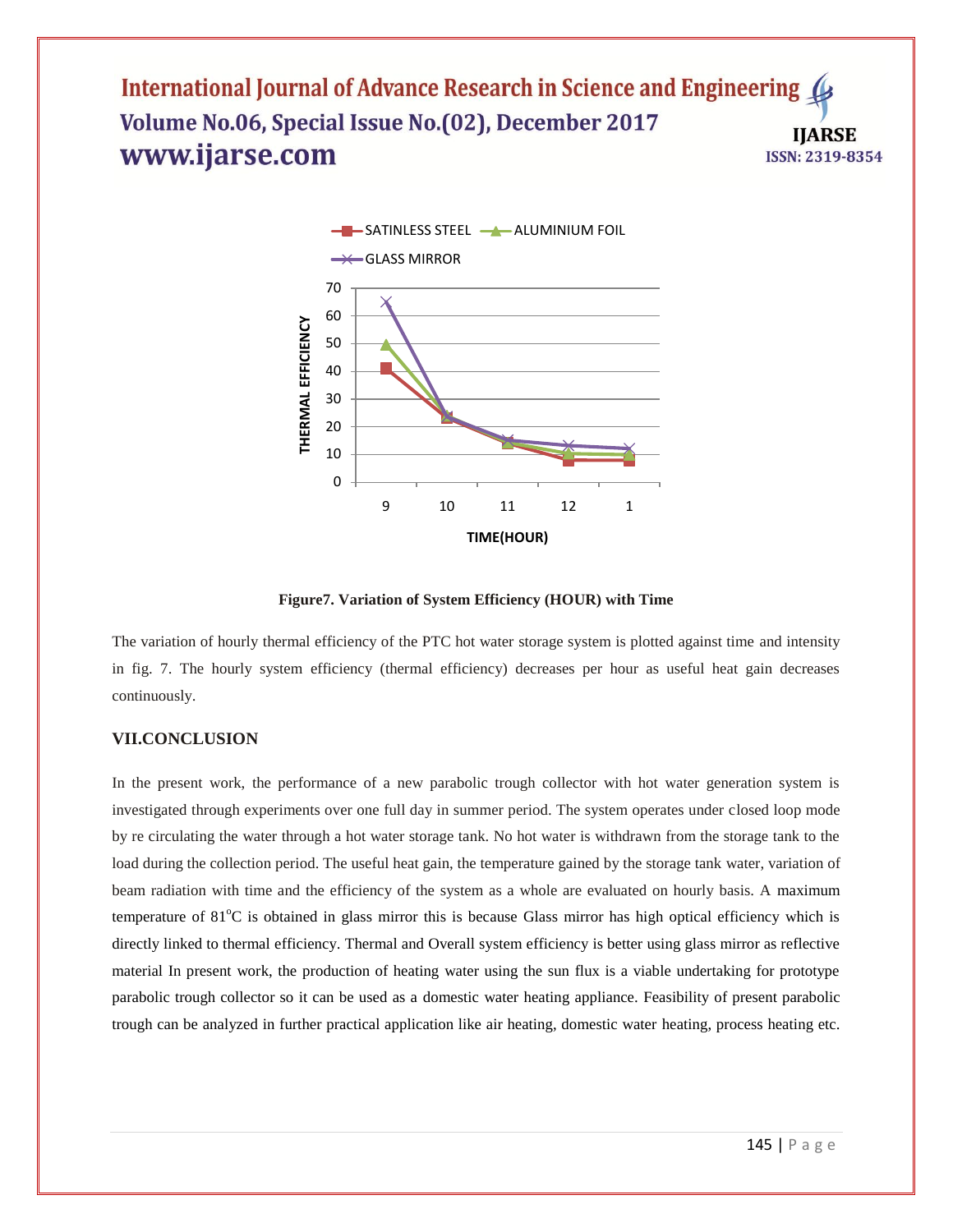| Nomenclature   |                                                      | <b>Greek</b> |                                                |  |
|----------------|------------------------------------------------------|--------------|------------------------------------------------|--|
| A              | collector aperturearea, $\lceil m^2 \rceil$          | $\rho$       | specular reflectivity of the concentrator      |  |
| W              | collector width,[m]                                  | τ            | glass cover transmittivity for solar radiation |  |
| $d_{co}$       | diameterofabsorber tubewith glazing [m]              | $\alpha$     | absorber tube emissivity/absorptivity          |  |
| L              | length ofcollector,[m]                               | ninst        | instantataneous efficiency                     |  |
| $\mathcal C$   | concentration ratio, [-]                             | ntherm       | thermal efficiency per hour                    |  |
| $C_p$          | specific heat capacity [J/kg K]                      | noverall     | overall system efficiency                      |  |
| FR             | heat removal factor, [-]                             | $\eta$ o     | optical efficiency                             |  |
| I <sub>b</sub> | beam or direct radiation, $\left[W/m^2\right]$       |              | <b>Abbreviations</b>                           |  |
| Qu             | rate of useful heat received from the collector, [W] | <b>PTC</b>   | Parabolic trough collector                     |  |
| Ta             | ambient temperature, [K]                             | $\rm ^{o}C$  | Temperature unit                               |  |
| Tfi            | collector water inlet temperature, [K]               | <b>HWST</b>  | Hot water storage tank                         |  |
| $T_{f0}$       | collector water outlet temperature, [K]              |              |                                                |  |
| $T_l$          | storagetank watertemperature, [K]                    |              |                                                |  |
| $T_i$          | Initial storagetank watertemperature, [K]            |              |                                                |  |
| $U_L$          | overallheat loss co-efficient, $[W/m^2K]$            |              |                                                |  |
| V              | volume, $\lfloor m^3 \rfloor$                        |              |                                                |  |
| m              | Mass flow rate $[m^3/s]$                             |              |                                                |  |

#### **REFRENCES**

- (1) Lippke,F., Direct Steam Generation in Parabolic Through Solar Power Plants: Numerical Investigation of the Transients and the Control of a Once – Through System , Journal of Solar Energy Engineering,118,1996Feb.,pp.9-14.
- (2) May,E.K., Murphy, L.M., Performance Benefit soft he Direct Generation of Steam in Line- Focus Solar Collectors, Journal of Solar Energy Engineering,105,1983,May,pp.126-133
- (3) Kalogirou, S., Lloyd ,S ., Use of Solar Parabolic through Collectors for Hot Water Production in Cyprus. Afeasibility study, Renewable Energy,2,1992,2,pp.117-124
- (4) Cohen, G. ,Kearney, D., Improved Parabolic Through Solar Electric System Based on the SEGS Experience, Proceedings, ASES Annual Conference Solar, 94, 1994, pp.147-150
- (5) Kalogirou,S., Lloyd,S., Ward, J., E leftheriou, P., Design and Performance Characteristics of a Parabolic-Through Solar-Collector System, AppliedEnergy,47,1994,pp.341-354